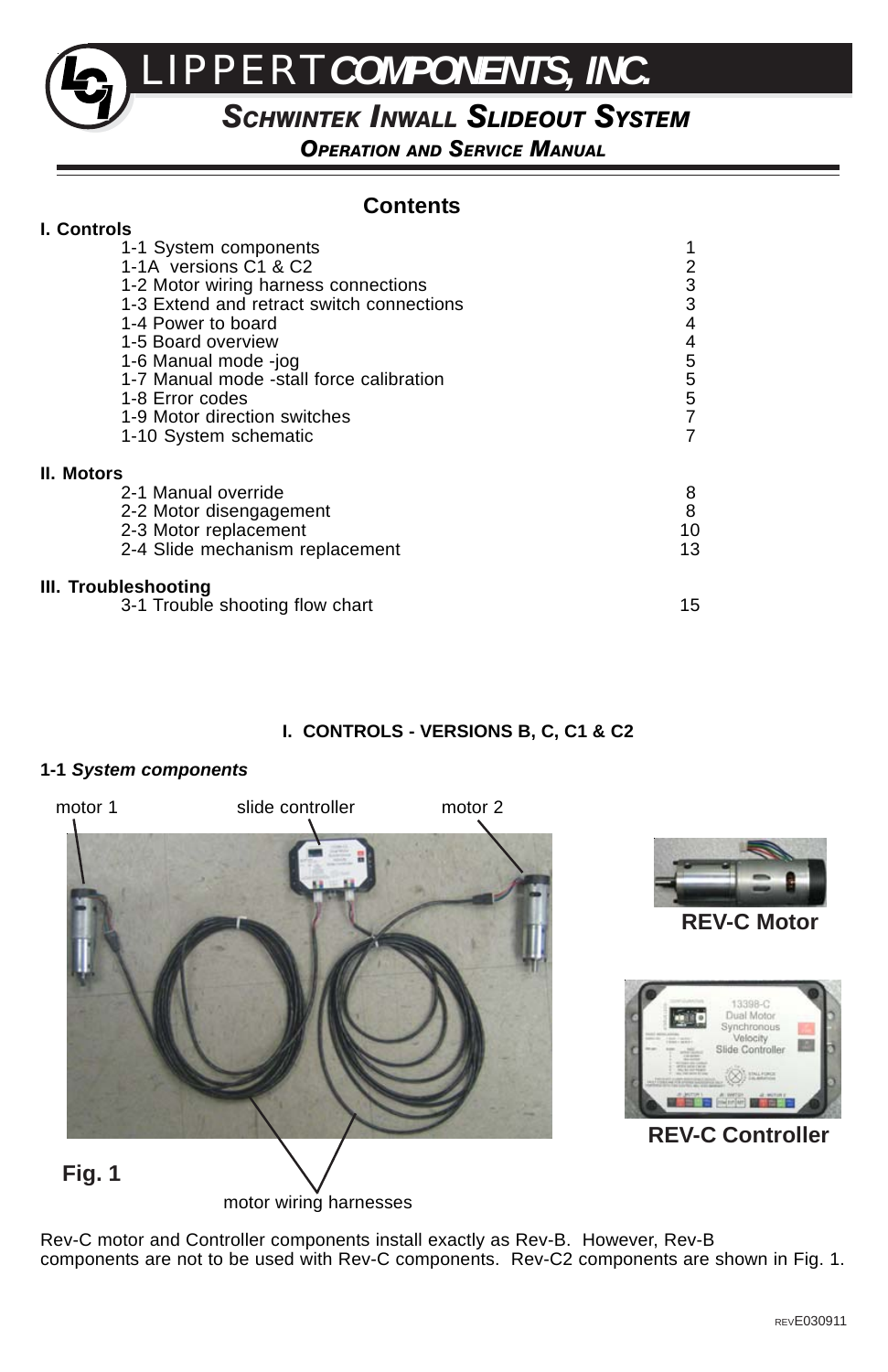# **I. CONTROLS - VERSIONS C1 & C2**



harness connector to the controller as in version C. However, the connector at the motor has been insulated with a new molded shield to protect against external damage.



Version C2 motor harnesses have molex connectors at the controller and the molded connector at the motor end.Wire colors match with color codes on control board.

**NOTE:** It doesn't matter which motor is 1 or 2.

# **1-1A CONTROLLER VERSIONS C1 & C2**

New control configurations for version C1 & C2, see below:

### **1-1A.1 CONFIGURATION**

- 1. Press button 2x and hold 3rd for 5 seconds to enter manual mode.
- 2. Press button 4x and hold  $5<sup>th</sup>$  for 5 seconds to enter stall threshold calibration mode.
- 3. Press button 6x and hold 7<sup>th</sup> for 5 seconds to Override mode.

### **1-1A.2 MANUAL MODE**

- 1. Green Led blinks once, wall switch controls motor 1.
- 2. Press button, Green Led blinks twice, wall switch controls motor 2.
- 3. Press button, Green Led solid, wall switch controls motor 1 and 2.
- 4. Press and hold button to exit.

### **1-1A.3 STALL THRESHOLD CALIBRATION MODE**

- 1. Use Pot to turn stall threshold up/down.
- 2. Press button to save and exit.

### **1-1A.4 OVERRIDE MODE**

- 1. Use the extend/retract switch to move both motors in/out all pulse counting, and stall are disabled in this mode.
- 2. Over-current and short circuit detection are still active to help prevent damage to the board.
- 3. To exit the mode, push and hold the push button switch until the LEDs begin to blink simultaneously.

Exiting the override mode resets the motor positions.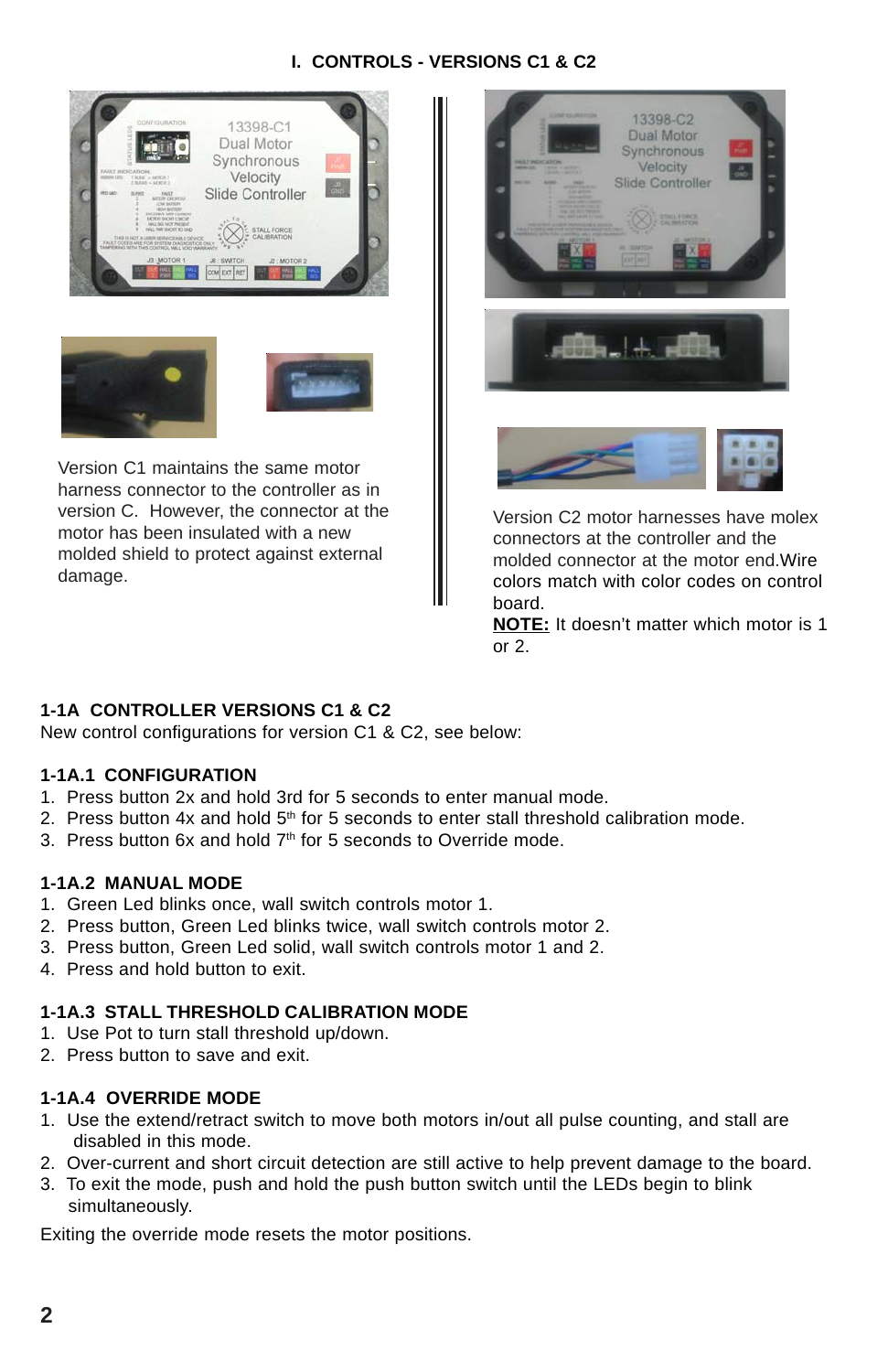#### **1-2** *Motor wiring harness connections*



Correctly connected motor

**NOTE:** Ribs on motor connector line up with notch in side of male connector on wiring harness. Color codes on wires also match (black to black, red to red, etc.).

### **1-3** *Extend and retract switch connections*

### **NOTE:**Direction control switch (customer supplied)

Common connection on control board goes to common connection on extend and retract switch. The extend and retract connections on the control board go to the extend and retract terminals on the switch. Power is supplied to switch from any nearby 12VDC power source.

### **1-4** *Power to board*



¼ spade terminals are provided for power into the board. (Voltage range 8vdc to 18vdc).12 vdc is recommended. Lower voltages reduce available power to room slide. 10ga wire is the minimum size recommended.

### **1-5** *Board overview*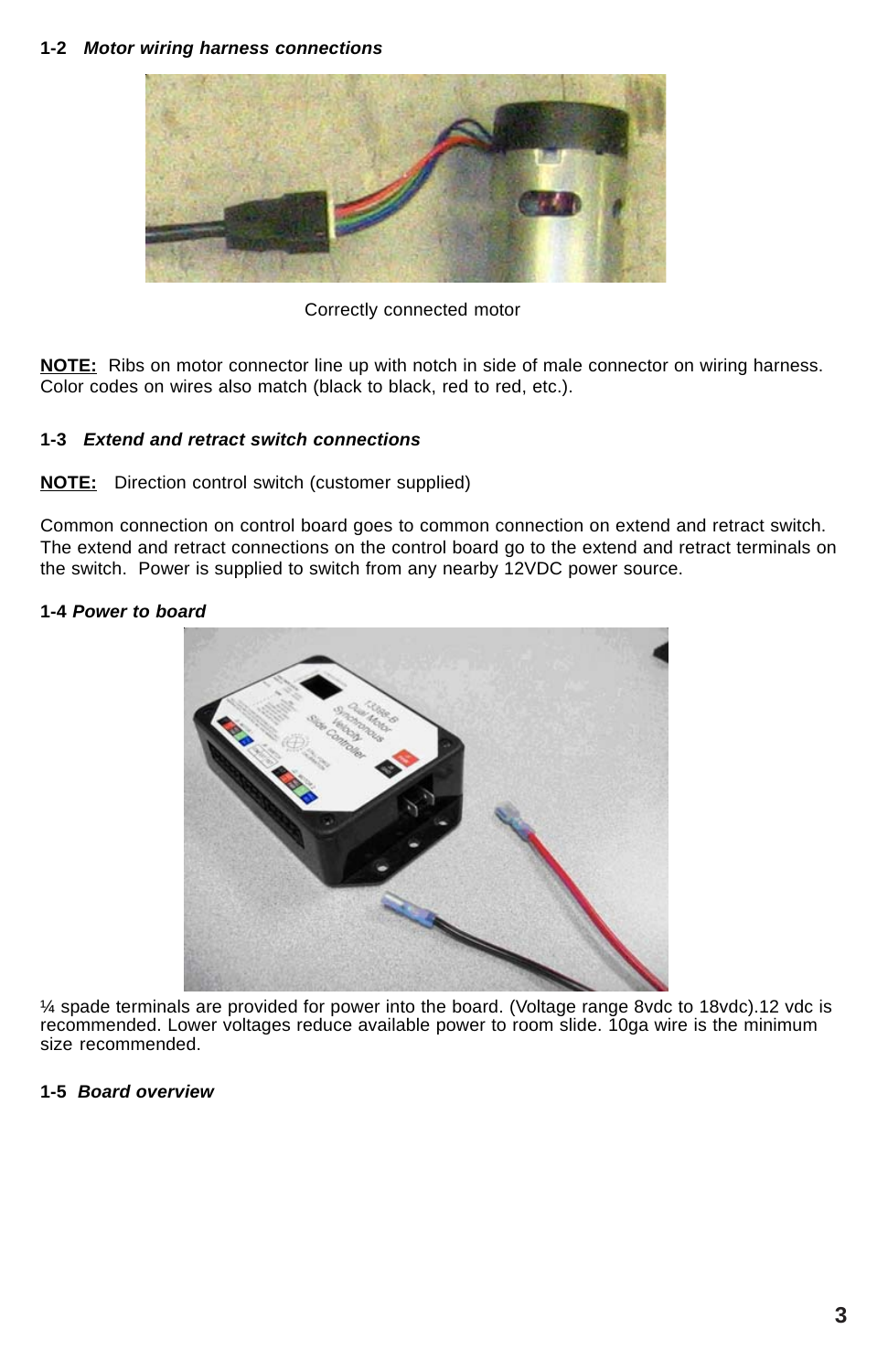

motor 1 connector direction switch stall calibration motor 2 connector

**Status led's** - 2 led's, 1 green and 1 red, are provided to indicate current controller status and faults. **Motor direction switches** - Used to change direction of motors, 2 are provided, 1 for each motor. **Mode button** - Places controller in manual mode, for jogging individual motors. Places controller in calibration mode, where stall current can be increased or decreased or returns controller to auto mode. **Power source** - 12 volt dc input. Unit will operate from 8 volts dc to 18 volts dc.

**Motor 1 connector** - Power and encoder input for motor 1.

**Direction switch connector** - Provides input from customer supplied extend and retract switch. **Stall calibration** - Allows for adjustment of stall force.

**Motor 2 connector** - Power and encoder input for motor 2.

### **1-6** *Manual mode -Jog*

Press mode button 2 times quickly, press a  $3<sup>rd</sup>$  time and hold for approximately 5 seconds. The green led will flash on and off. Manual mode now active for motor #1. Using the extend and retract switch, motor 1 can be jogged manually.

Press the mode button 1 more time and the green led will flash on and off. Manual mode is now switched to motor #2. The extend and retract switch will now jog motor #2.

When both motors have been jogged to the desired position, exit manual mode by pressing and holding the mode button until both red and green led's start to flash. The control is now back in auto mode.

### **1-6. 2 Units with the C1 board "electronic" manual override.**

In the event of *any fault code*, the unit can be manually overridden electronically using these steps:

- 1. Locate the circuit board
- 2. Press the "mode button" six times quickly, press a 7th time and hold for approximately 5 seconds.
- 3. The red and green LED lights will begin to flash indicating you are in override mode
- 4. Using the wall switch, press and hold the "in" button until the unit comes completely in.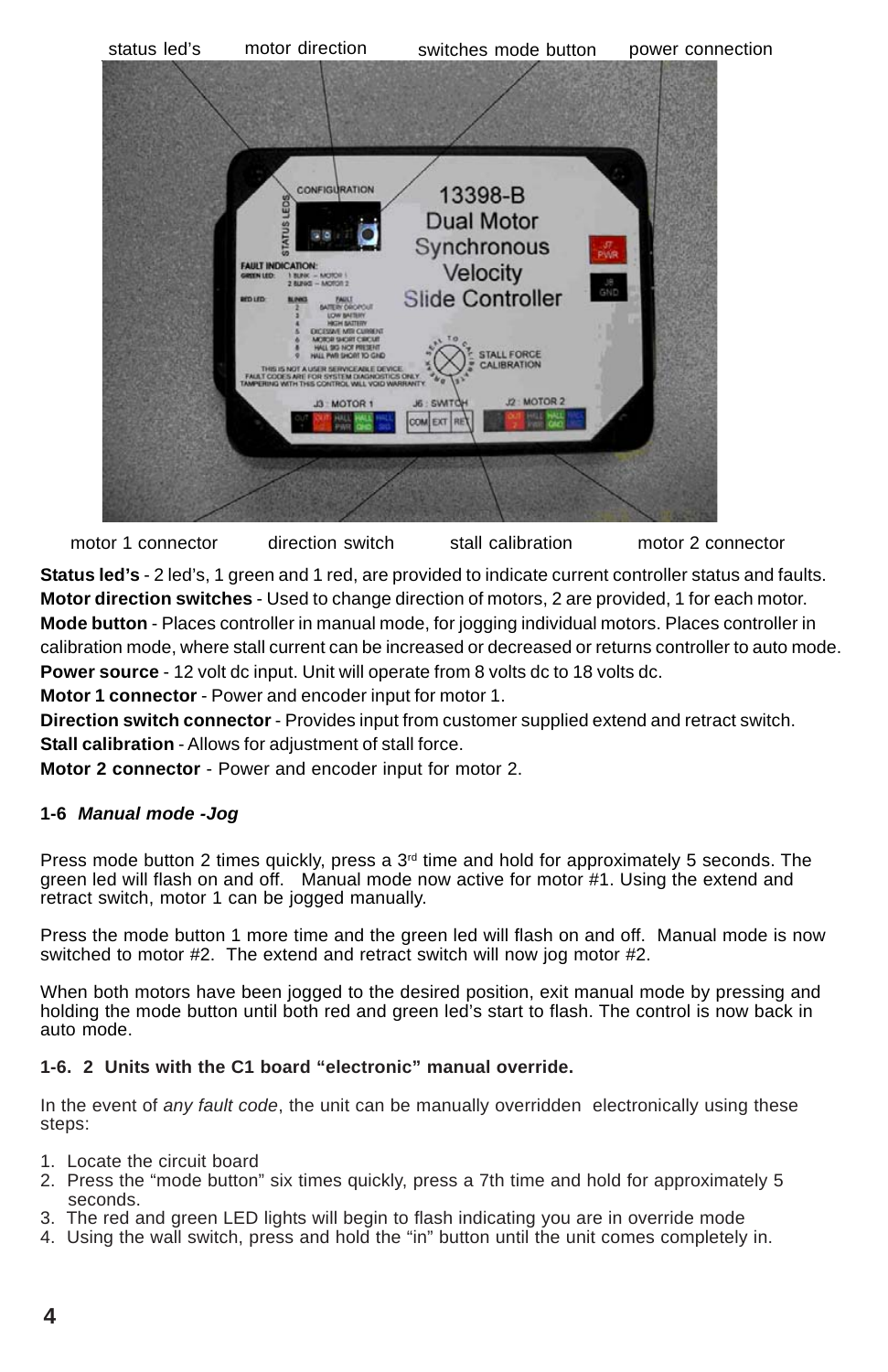### **1-7** *Stall force calibration*

If the system stalls out before reaching end of stroke, or if the room doesn't seal as tightly as desired, then stall force may be increased.

#### **\*\*\*CAUTION\*\*\***

IF ROOM STALLS MID STROKE, MAKE SURE THAT THERE ARE NO OBJECTS IN THE WAY, OR THAT SOMETHING HAS BEEN PULLED INTO THE SYSTEM, CAUSING RESTRICTED MOVEMENT. ALSO CHECK SYSTEM VOLTAGE. EVEN THOUGH THE SYSTEM CAN RUN ON AS LITTLE AS 8VDC, THE FORCE AVAILABLE TO MOVE THE ROOM IS REDUCED ON LOWER VOLTAGE. IF THE ROOM IS FREE OF OBSTRUCTIONS AND VOLTAGE IS SUFFICIENT (12VDC) AND THE SYSTEM STILL STALLS MID STROKE, ONLY THEN SHOULD STALL FORCE BE INCREASED.

Press mode button 4 times quickly, then press a  $5<sup>th</sup>$  time and hold for approximately 5 seconds. The red led will start to flash, flash, flash, … Break the seal on the cover over the stall force calibration hole. Directly below the sealed hole is a potentiometer. Using a small screwdriver increase the stall force by turning clockwise, turning counter-clockwise will reduce stall force. Once the desired setting has been reached press the mode button and both led's will light up. The board is now back in auto mode.

It is desirable to increase the stall force only enough to insure proper functioning of the room. Increasing the setting beyond the amount needed only shortens system life.

### **1-8** *Error codes*

During operation when an error occurs the board will use the led's to indicate where the problem exists.

For motor specific faults the green led will blink 1 time for motor 1, and 2 times for motor 2. The red led will blink from 2 to 9 times depending on the error code.

The error codes are as follows:

- 2 Battery drop out: Battery capacity low enough to drop below 6 volts while running
- 3 Low battery: Voltage below 8 volts at start of cycle
- 4 High battery: Voltage greater than 18 volts
- 5 Excessive motor current: High amperage, also indicated by 1 side of slide continually stalling.
- 6 Motor short circuit: Motor or wiring to motor has shorted out.
- 8 Hall signal not present: Encoder is not providing a signal. Usually a wiring problem.
- 9 Hall power short to ground: Power to encoder has been shorted to ground. Usually a wiring problem.

When an error code is present, the board needs to be re-set. Energizing the extend/retract switch resets the board. Energize the extend/retract switch again for normal operation.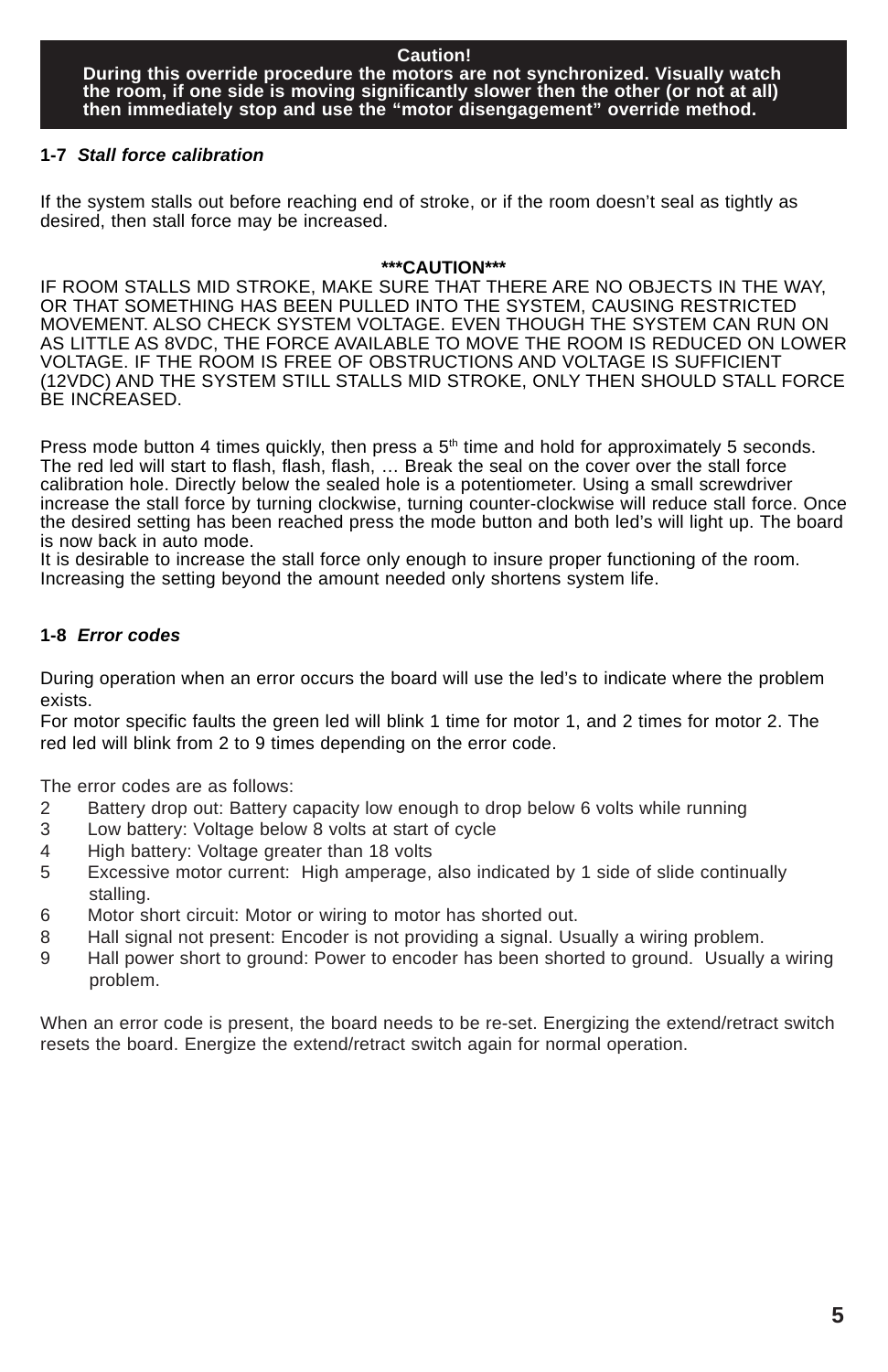# **1-9** *Motor direction switches* motor direction switches red led green led switches mode switch *<u>ONFIGURATION</u>* 13398-B **Dual Motor** Synchronous<br>Velocity **FAULT INDICATION: FEN LED**  $2$  BLINIS - MOTOR 2 **Slide Controlle RED LEO** 122-00

Motor direction switches are used to change the direction of individual motors. If when trying to extend or retract the room, one side goes in and the other side goes out, then there is a problem in the wiring. The motor direction switches can be used to correct this problem. The left switch controls motor 2 and the right switch controls motor 1. If motor 1 is going in the wrong direction then change switch 1's position. If motor 2 is going in the wrong direction then change switch 2's position.

The motor direction switches can also be used to change the direction of the extend/retract switch. If the room extends when the extend/retract switch is moved to the retract position, it's direction can be reversed by moving both switch 1 and switch 2 to their opposite positions. This feature can be used if it is more convenient to change the motor direction switches than to rewire the extend/retract switch.

# **II. Motors**

### **2-1** *Motor disengagement*

If motors need to be disengaged, follow these steps:

1. On the outside of the room, approximately 2 inches above the top guide rack there is a motor retention screw. Remove this screw.



2. Directly above the rack, pull back the weather stripping to expose the bottom of motor. Insert a screwdriver between the motor and it's mount and pry the motor up.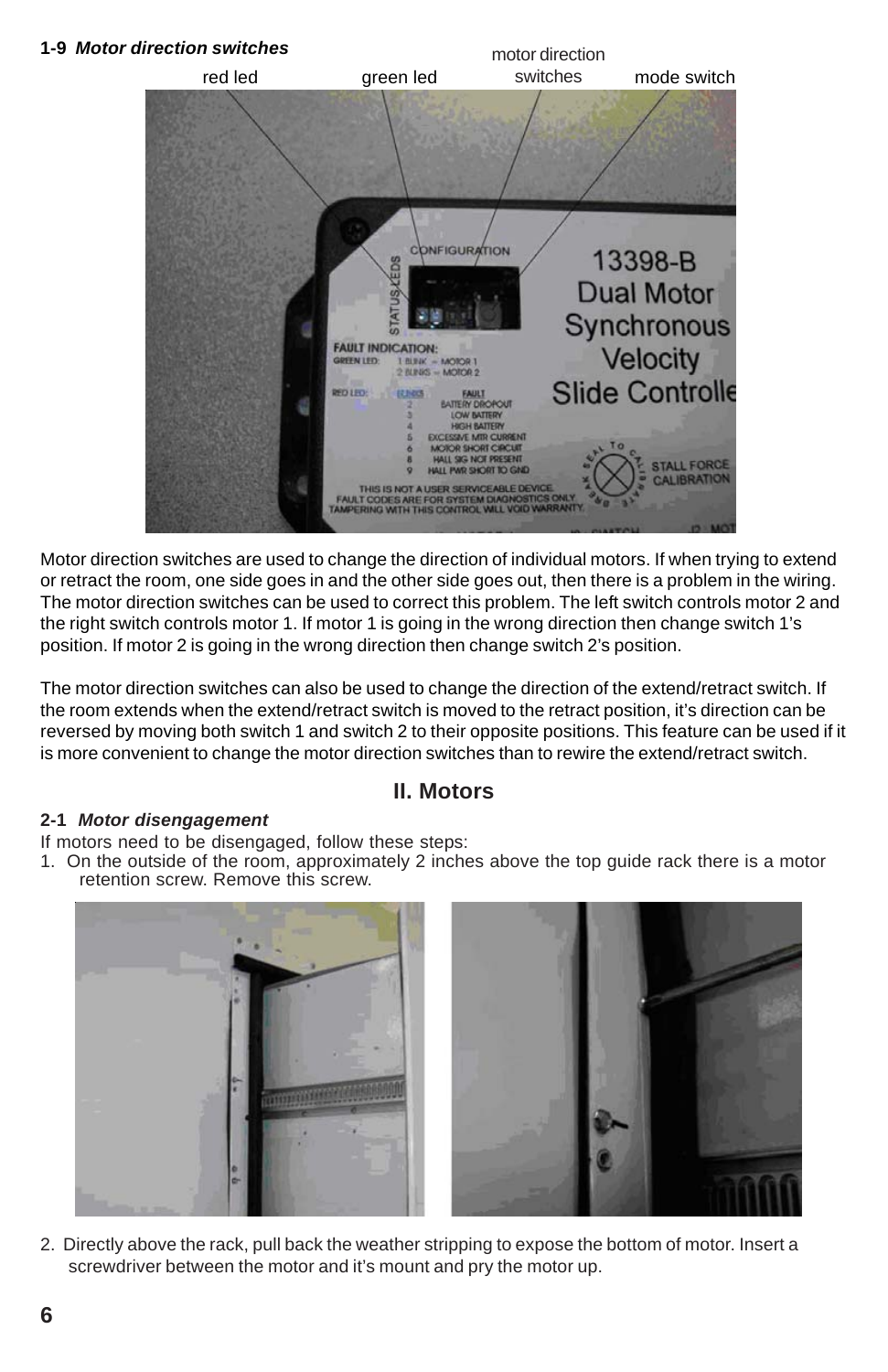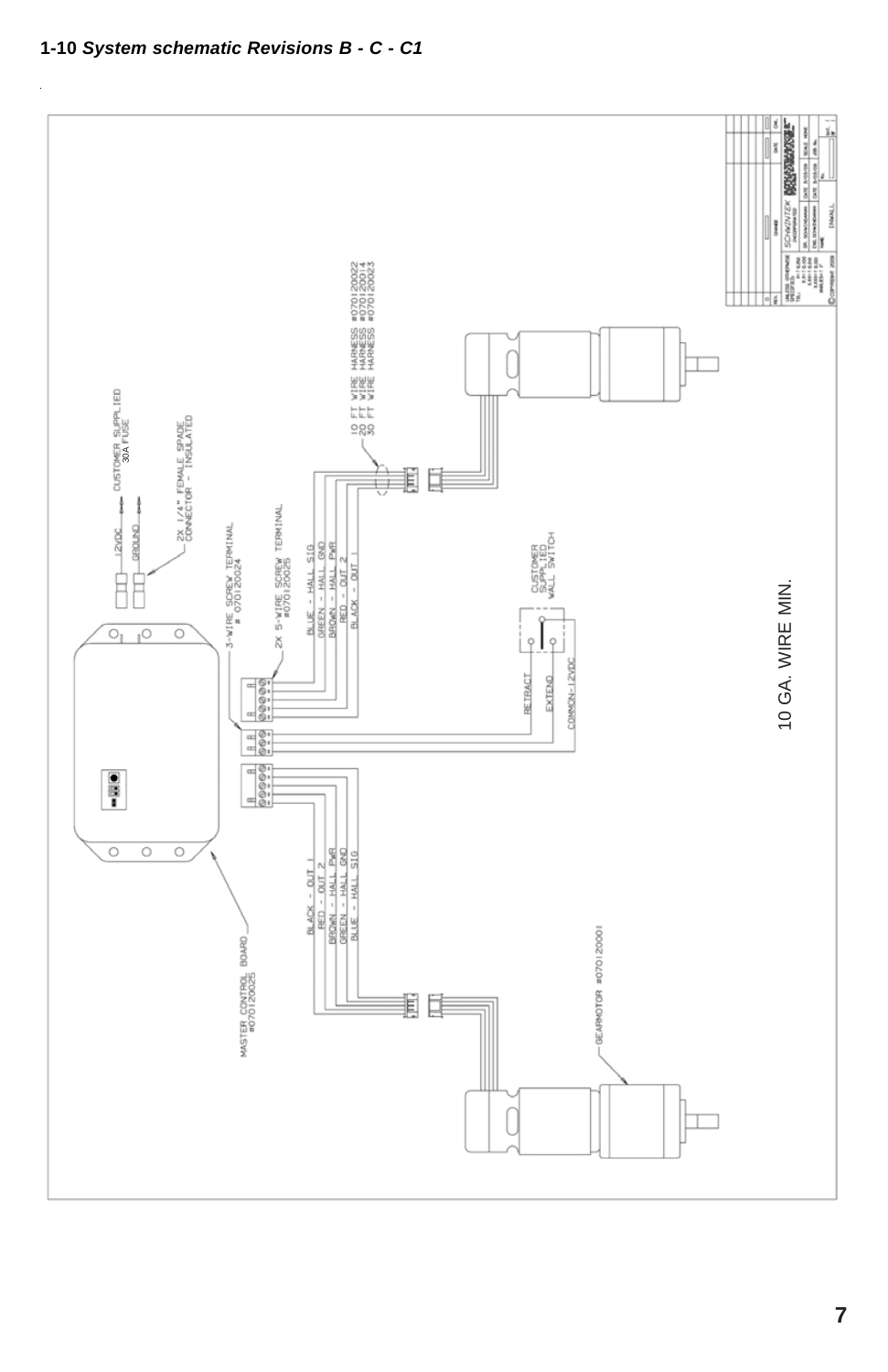

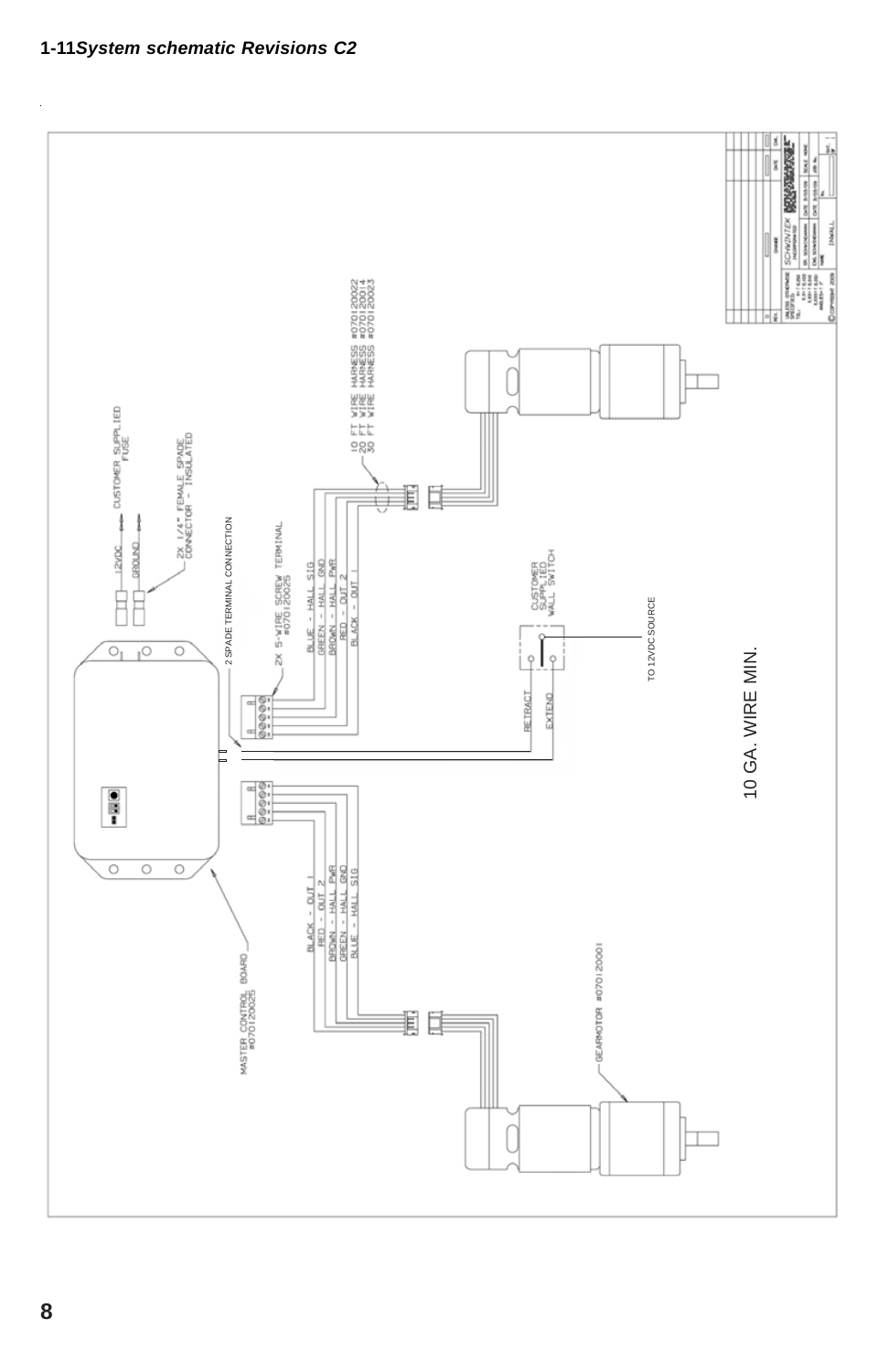**\*\*\*\*\*\*\*\*\*\*Do not move the rv unless the motors are plugged in.\*\*\*\*\*\*\*\*\*\*\*\*\***



3. Lift the motor approximately 1 inch, tighten the motor retention screw to hold the motor in it's raised position



4. The motor is now disengaged. Repeat these steps on the other side of the room. The room should move freely, and can be pushed in or out as desired.

### **\*\*\*\*\*\*\*\*\*\*\*\*\*Do not move the rv with the motors disengaged.\*\*\*\*\*\*\*\*\*\*\*\*\***

5. If the rv needs to be moved, a travel lock will need to be made as follows: With the room closed, cut a board 1 inch longer in length than the distance between the interior stop and the wall. Wedge this board tightly between the wall and stop to lock 1 side of the room. Cut another board to fit the other side of the room and wedge into place. This should lock the room in the retracted position, allowing the rv to be moved.

Alternately several ratchet straps may be used, wrapping completely around the rv, and room, then pulled tight. Depending on the size of the room, straps with a 500 to 1000 pound capacity will be required.

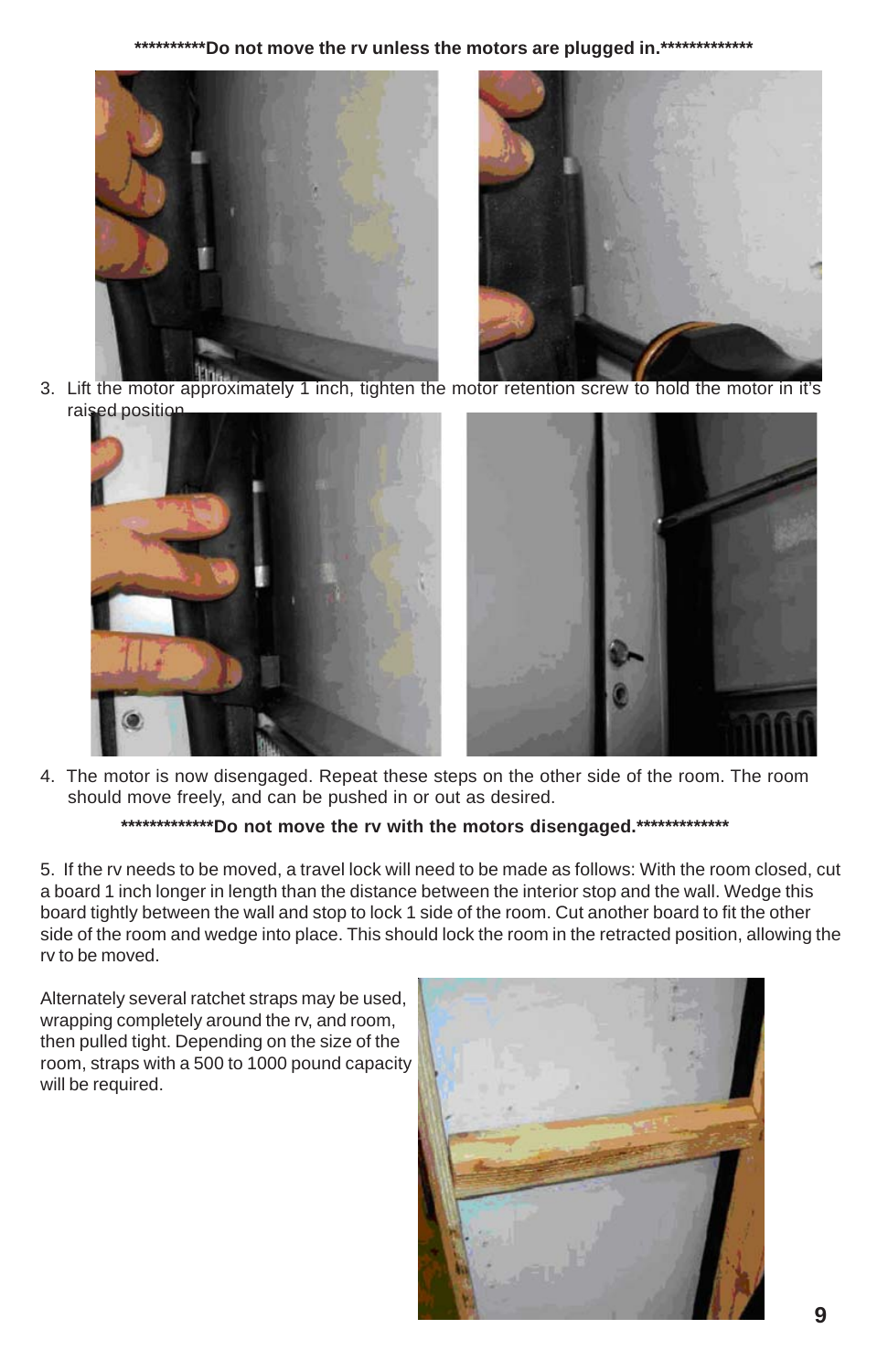### **2-2** *Motor replacement*

- 1. If a motor needs replacement follow steps 1 through 4 for motordisengagement.
- 2. With the motor disengaged place support under the room. Wedges, a jack, or forklift may be used.
- 3. Once the room is supported, remove the screws retaining the side column to the outside face of the rv.
- 4. Slightly raise the room to remove any weight from the side column. It is now possible to slide the side column out of the wall, it may be necessary to use a pry bar to start the column moving. Slide the column out until it is past the outside face of the wall.



5. Remove the motor retention screw and lift the motor out the top of the side column.





6. There is a coupler, which connects the motor to the drive mechanism. If the coupler is still attached to the motor, it may be removed with pliers.

If it is still inside the column, proceed as follows:

a. On the bottom, inside of the column is the opposite end of the drive shaft. Using a piece of wood or brass push the shaft up approximately 1-inch.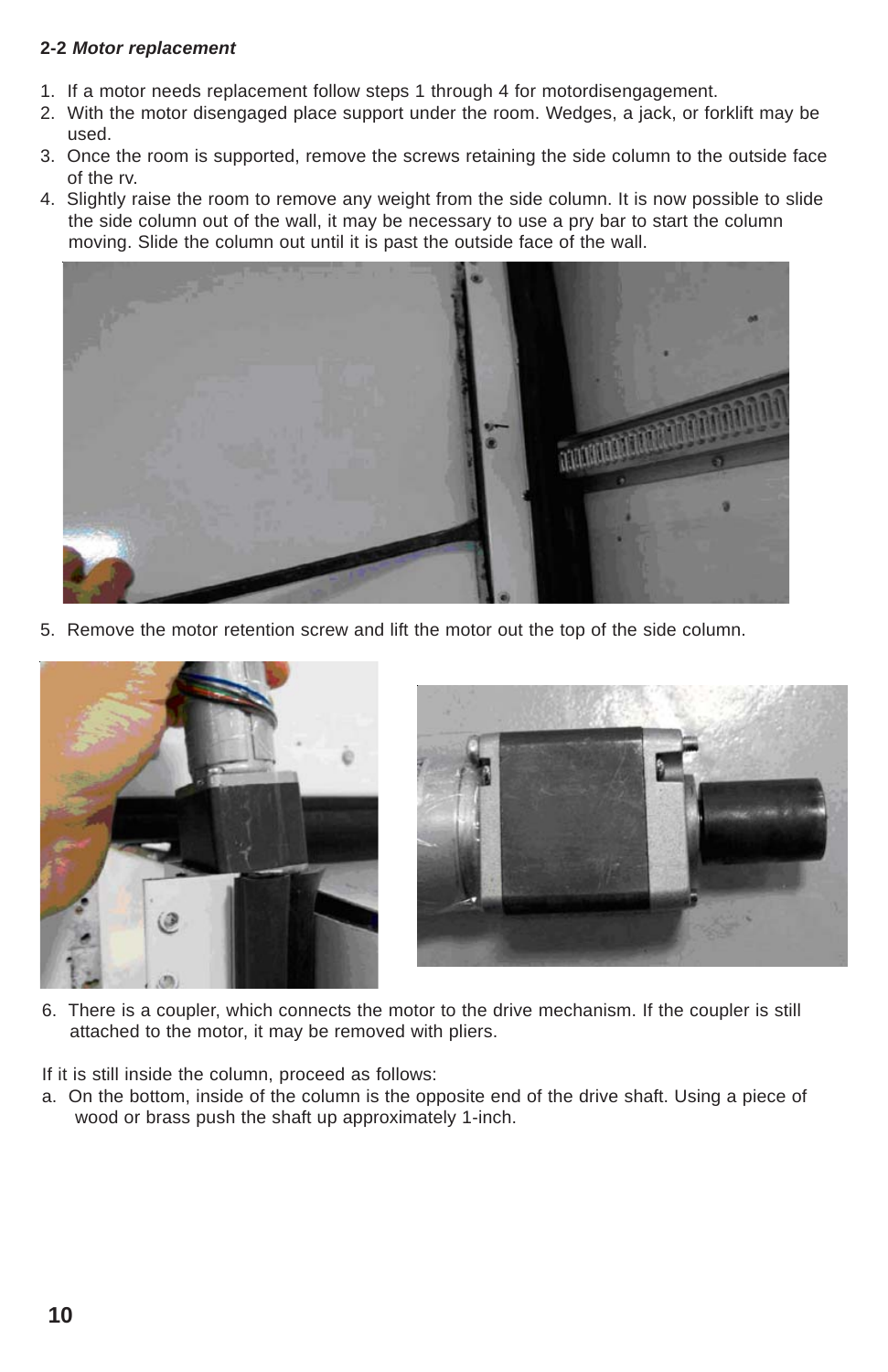# **\*\*\*\*\*\*\*\*\*Do not push shaft up further than 1 ½ inches.\*\*\*\*\*\*\*\*\*\*\*\***





b. The coupler will be lifted above the motor mount and can be removed with a pair of needle nose pliers or hemostats.





7. The coupler needs to be placed onto the end of the drive shaft, inside the motor mount, at the top end of the column. Note the splines on the drive shaft and motor coupler.



The coupler can be rotated while pushing down, or the side column can be pushed back and forth while pushing down, to engage the splines. The coupler should be pushed down below the top of the motor mount.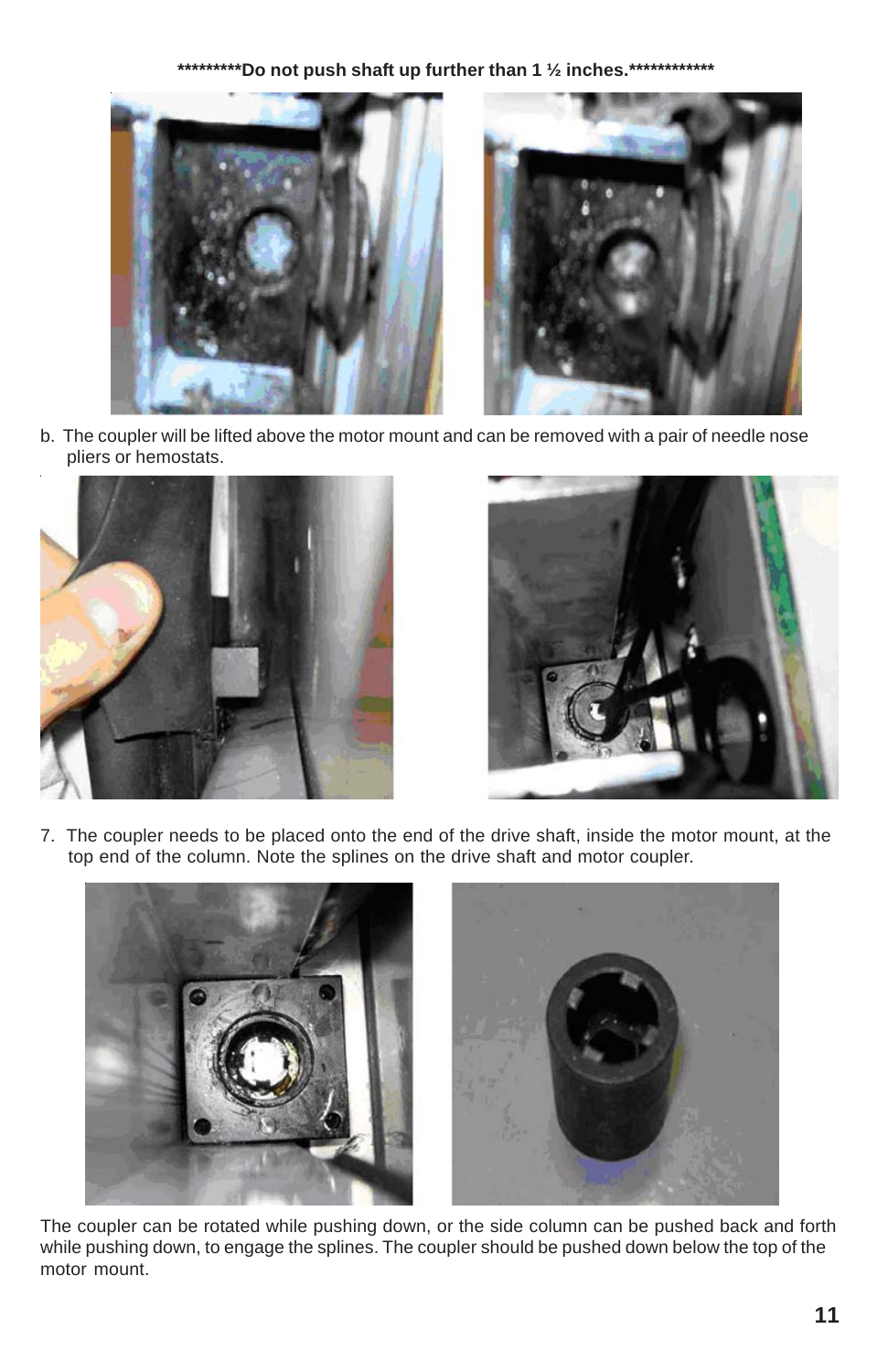

8. The motor can now be installed. Insert the motor through the top of the side column. Note the screws protruding from the shaft end of the motor. They enter into the 2 holes in the corners of the motor mount. Pay attention to the orientation of the screws and mating holes.





9. Align the motor shaft with the hole in the coupler, the motor should drop part of the way into the coupler. While pushing down on the motor, slide the side column back and forth on the racks to rotate the coupler and align the coupler flat with the flat on the motor shaft. When the flats line up, the motor will drop down onto the motor mount.



10. Replace the motor retention screw.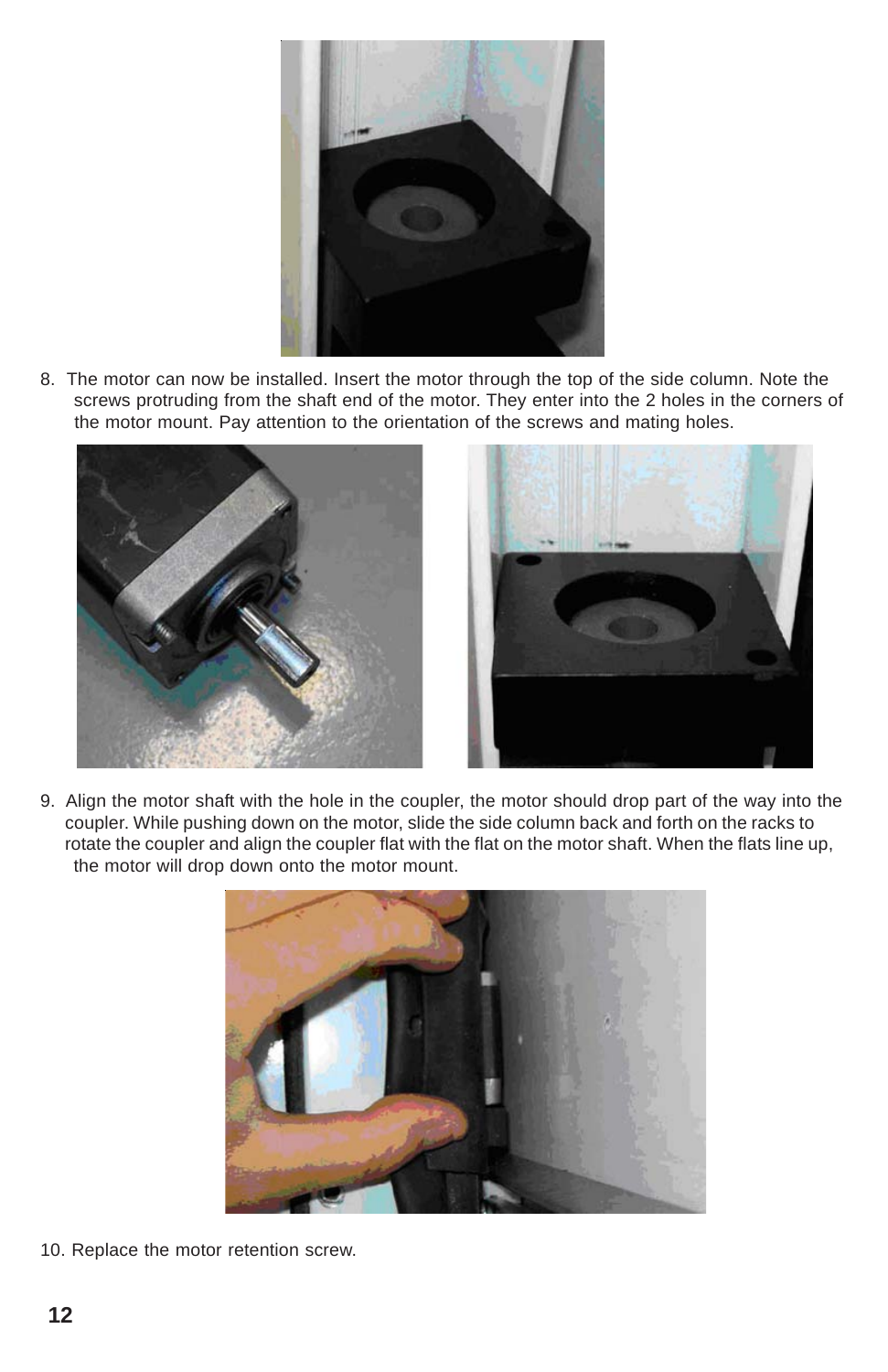

- 11. Tuck the motor wires inside the side column. The column can be slid back along the racks, and into the opening in the wall. There will be some resistance from the motor.
- 12. With the side column mounting flange pushed against the outside of the wall, the mounting screws can be replaced.
- 13. Plug the motor back in.

### **2-3** *Slide mechanism replacement*

- 1. Follow steps 1 through 4 for motor replacement.
- 2. With the motor disengaged, and the side column detached from the side wall, remove the exterior T-molding. Slide the side column along the racks towards the outside, until the column separates from the racks.



3. The new side column assembly can now be installed. Remove the motor and re install the coupler. (see 2-3 Motor replacement) This is easier to do before the column assembly is installed.

4. On the side of the column facing towards the room, there is a v-roller, a gear above the roller and a hook, with a plastic shoe, above the gear.

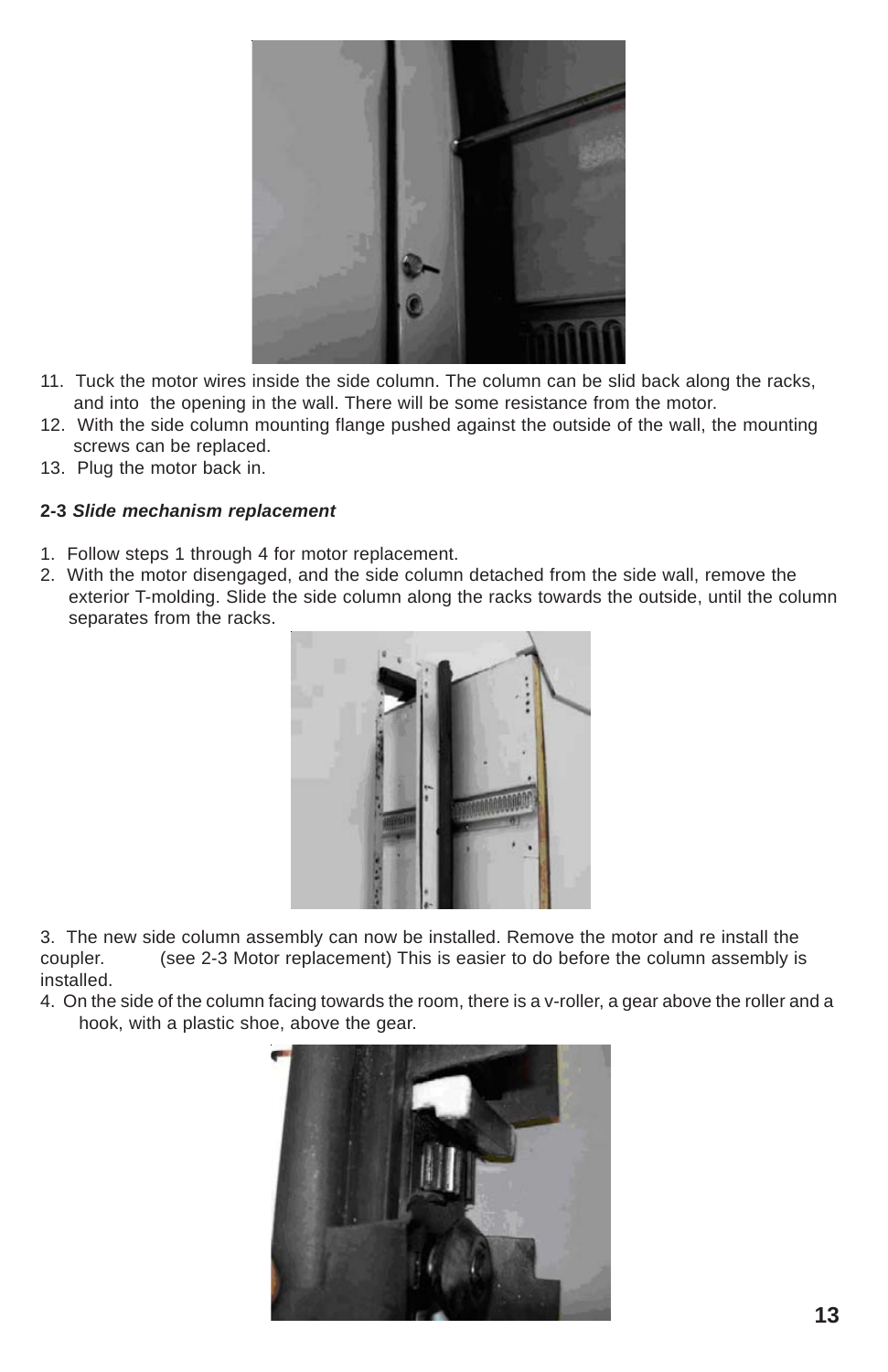The hook slides into a hook shaped slot on the top edge of the racks. The v-roller fits into a v shaped grove on the bottom edge of the rack. The gear meshes with the rack teeth on the outside face of the rack.



Start the top hook on the side column into the hooked slot on the top gear rack on the side of the room. Start the bottom hook on the side column into the hooked slot on the bottom gear rack on the side of the room. Slide both top and bottom in until the 1 gear tooth is just touching the 1 tooth on the end of both the top and bottom racks. The v-rollers should be close to touching the v shaped slot in the bottom of both racks.



5. Push evenly on both the top and bottom of the side column, engaging the gear teeth into the rack teeth of both top and bottom racks at the same time. Continue to slide the side column onto the racks until the weatherstrip on the front face of the side column is flush with the end of the racks. Both top and bottom racks should come flush at the same time. If the racks are 1 tooth out of time with each other there will be a 3/16 difference in the end position of the racks.If both top and bottom are flush, continue. If both top and bottom are not flush, then pull the side column out to disengage the gears and repeat until both top and bottom gear racks are flush at the same time.



- 6. Push the side column along the racks until it is close to the outside face of the wall.
- 7. Follow steps 8 through 13 for motor replacement (Motor replacement 2-3).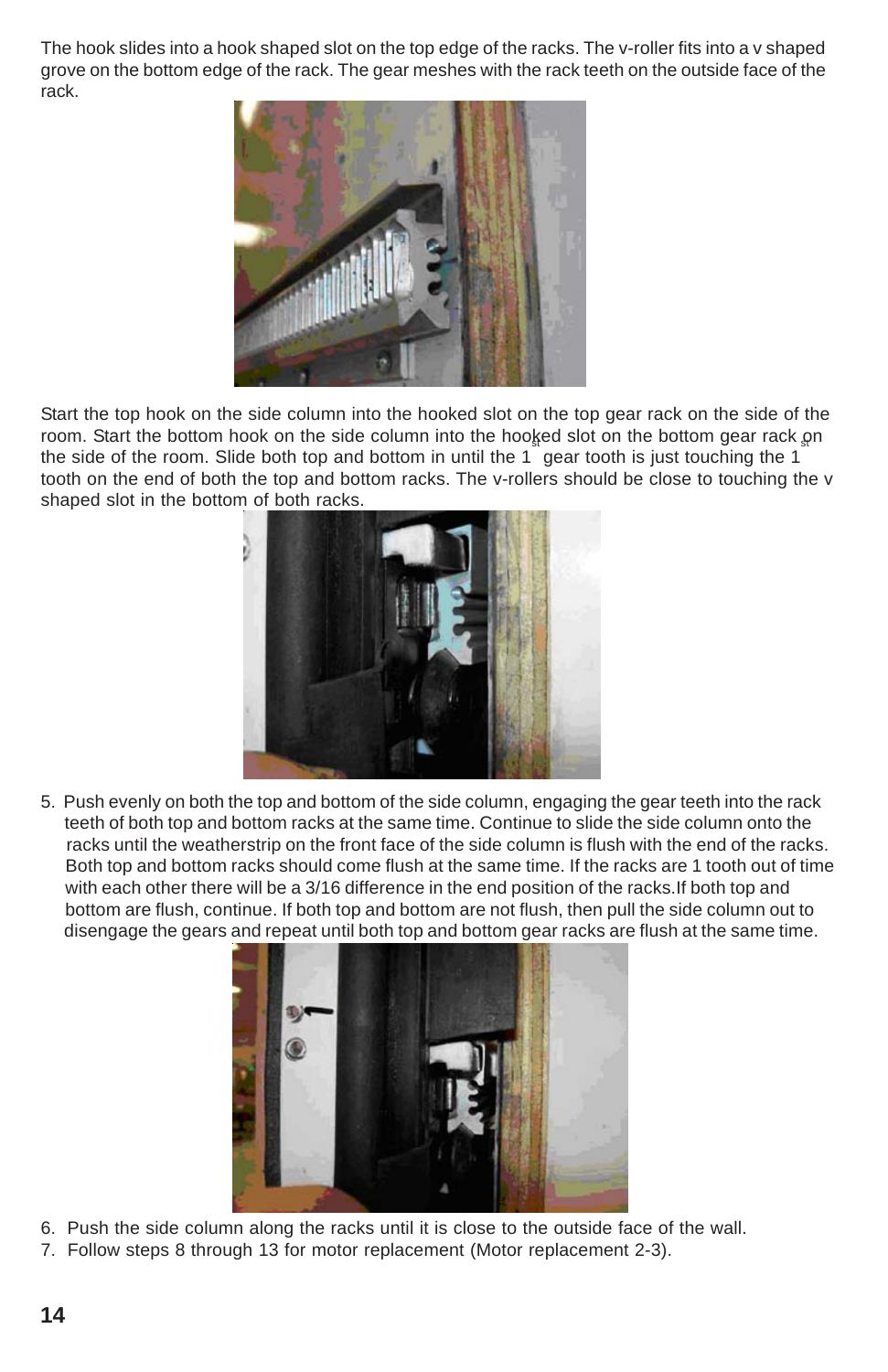**III. Troubleshooting**



### **3-1** *Trouble shooting flow chart*